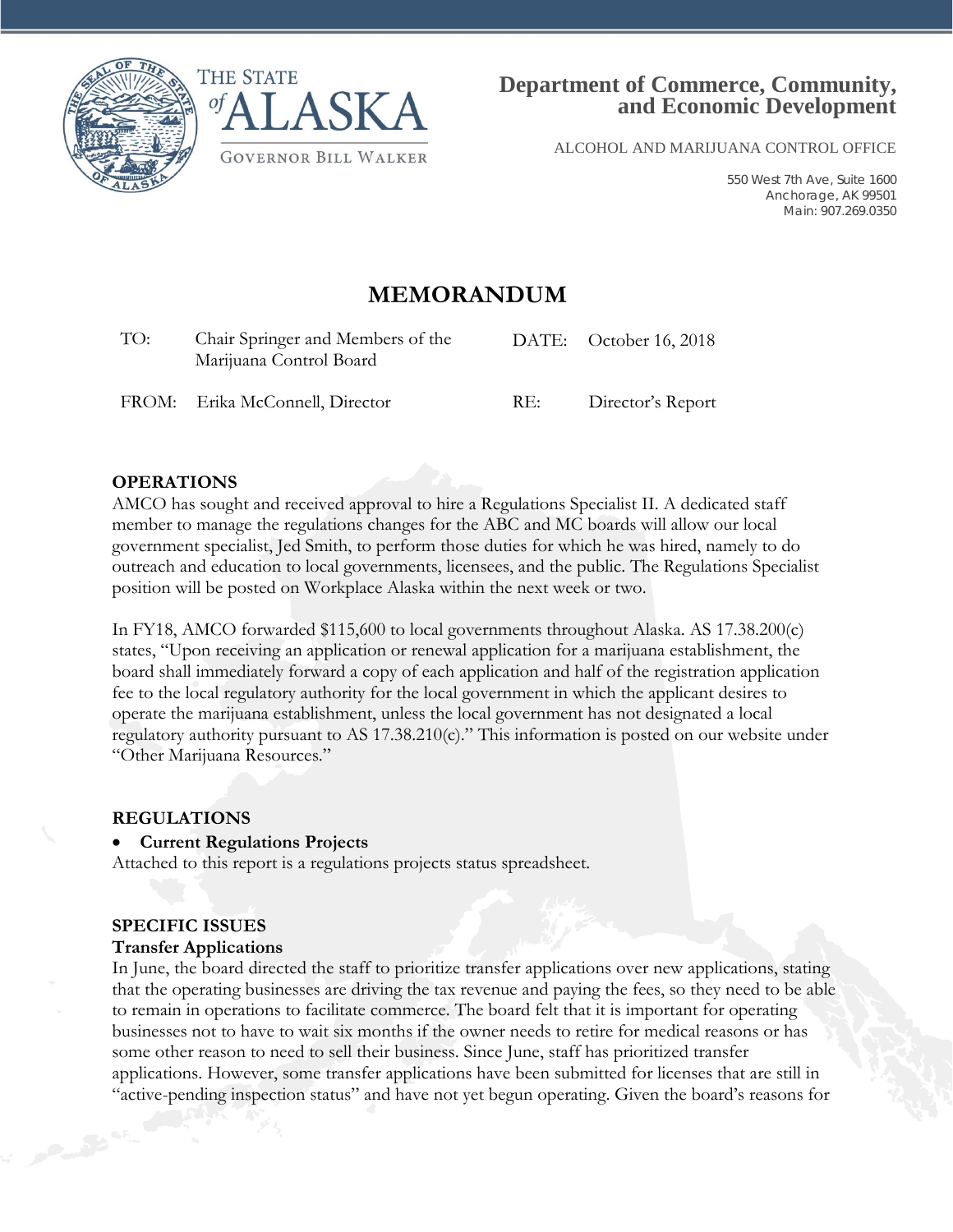McConnell/Director's Report MCB October 16, 2018 Page 2

prioritizing transfers, should transfers for businesses that are not operating continue to be prioritized over new applications?

In addition, AMCO has received and accepted transfer applications for businesses that are in delegated status. 3 AAC 306.045(a) states, "A person may not receive or transfer a marijuana establishment license or a controlling interest in a marijuana establishment license issued to a partnership, including a limited partnership, a limited liability company, a corporation, or a local government, without applying for and receiving the written consent of the board." An application in delegated status is still an application—the board has delegated the authority to issue the license to the director at such time as all the requirements have been met, but since they are not yet met, no license has been issued. During the application process, the only way to change the proposed ownership of the proposed marijuana establishment is to roll back the application to "new" status so that the applicant may modify the proposed ownership. In that scenario, the application would have to come back to the board for approval. Should AMCO cease accepting transfer applications for businesses who are not yet licensed? My recommendation is that transfer applications should be accepted only for licensees, as stated in 3 AAC 306.045(a).

| <b>EXPENDITURES</b><br>FY18 Enacted |           | FY18 Actual | FY19 Enacted | FY19 Actual (thru |  |
|-------------------------------------|-----------|-------------|--------------|-------------------|--|
|                                     |           |             |              | September)        |  |
| Personal Services                   | 2,145,000 | 1,851,296   | 2,177,200    | 416,485           |  |
| Travel                              | 183,700   | 97,331      | 183,700      | 20,647            |  |
| Services                            | 1,320,500 | 1,138,047   | 1,320,500    | 89,313            |  |
| Commodities                         | 159,100   | 72,164      | 159,100      | 3,850             |  |
| Total                               | 3,808,300 | 3,158,838*  | 3,840,500    | 530,295           |  |

# **BUDGET INFORMATION**

\*Of this, \$1,541,097 was alcohol-related expenditures and \$1,617,741 was marijuana-related expenditures

| <b>REVENUE</b> | FY18 Actual | FY19 Actual (thru September) |
|----------------|-------------|------------------------------|
| Marijuana      | 1,524,618*  | $705,074*$                   |
| Alcohol        | 2,098,396   | 96,276                       |
| Total          | 3,623,014   | 801,350                      |

\*does not include general fund allocation

In FY18, AMCO received \$1,052,500 from the General Fund. In FY19, AMCO received \$538,300 from the General Fund. These funds are expended first, and any marijuana revenue in excess of our allowed expenditures is put into a carry-forward fund (see below). In FY20, AMCO will receive no general fund allocation and will need to support itself entirely from application and license fees. In the FY19 operating budget (HB 286), the legislature adopted the following two intent statements:

It is the intent of the legislature that licensing and application fees related to the regulation of the marijuana industry be maintained at a level that allows for the sum of \$4,646,100 to lapse into the general fund, at which time licensing and application fees may be adjusted to cover anticipated annual operating costs for marijuana regulation.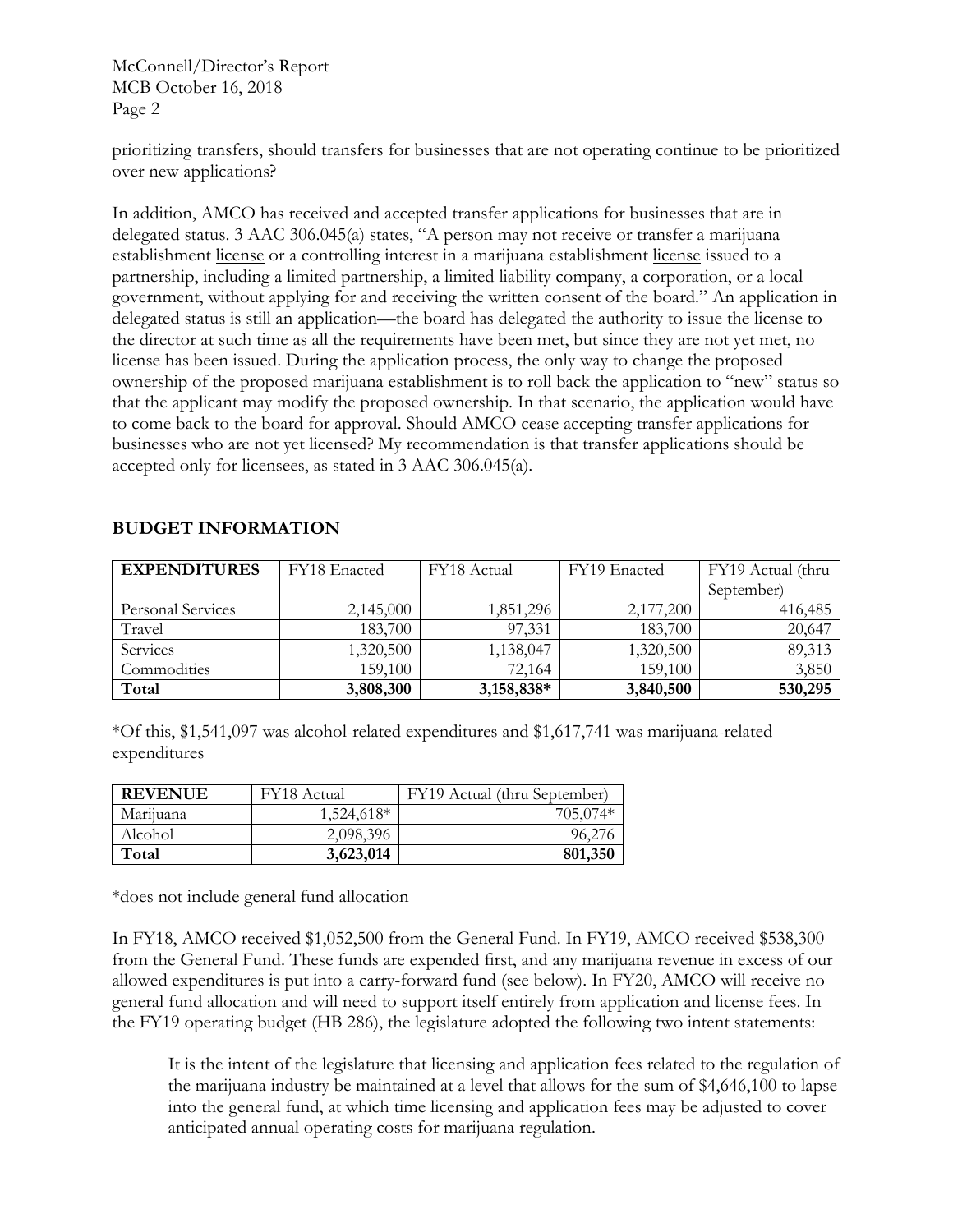It is the intent of the legislature that the Alcohol and Marijuana Control Office report to the co-chairs of the Finance Committees and the Legislative Finance Division by January 1, 2020, the amount of program receipts from the licensing and application fees related to the regulation of marijuana that lapsed into the general fund.

AMCO has been authorized to carry forward any marijuana revenue collected but not spent in FY16-FY19. Starting in FY20, the carry-forward authority will be limited to be equal to one year's budget. Any additional money will be transferred to the general fund. This carry-forward money is only to cover a shortfall in case marijuana revenue does not equal marijuana expenses starting in FY20. The carry-forward revenue is currently \$2,625,023.

As of September 18, 2018, there were

- 249 licenses in "active-operating" status,
- 93 licenses/applications in "active-pending inspection" and "delegated" status,
- 96 applications in "tabled," "complete," "incomplete," and "under review" status
- 247 applications in "initiated" status

To determine the revenue AMCO may collect from marijuana by the end of FY19 (June 30, 2020), I made the following assumptions:

- 90% of active-operating licenses will renew in 2019 *In 2017, all active-operating licenses renewed. In 2018, 97.7% of active-operating licenses renewed. As more licenses come online, the increase in product supply will likely cause some businesses to fail and either surrender their license or not renew.*
- 70% of licenses/applications in the following statuses will become active-operating and renew in 2019: active-pending inspection, delegated, tabled, complete, incomplete, under review

*The 70% figure is a conservative estimate based on my sense of how many licensees remain in delegated and pending inspection status for a lengthy period of time.*

• 10% of applications in initiated status will become active-operating and renew in 2019 *This conservative estimate tries to balance the following factors: between June of 2017 and May of 2018, the Marijuana Control Board (MCB) acted on approximately 135 license applications processed by two examiners; the average number of new license applications on a meeting agenda is about 25 and there are four more board meetings before the end of FY19 where these license applications could make the agenda and 81 applications in incomplete and under review status; AMCO now has three examiners working on marijuana; the number of transfer and change applications is increasing which takes away from work on new license applications.*

These assumptions lead to an estimate of 383 licenses renewing for the 2019/2020 licensing period with AMCO collecting \$1,550,900 in application and license fees. That estimate may be high, as some licensees submit renewal applications and fees after the June 30 deadline, so their fees go into the FY20 revenue. In addition to the application and license fees, AMCO collects handler permit and change fees, which totaled approximately \$226,000 in FY18. Assuming a similar amount for FY19, we anticipate collecting approximately \$1,775,000 in FY19.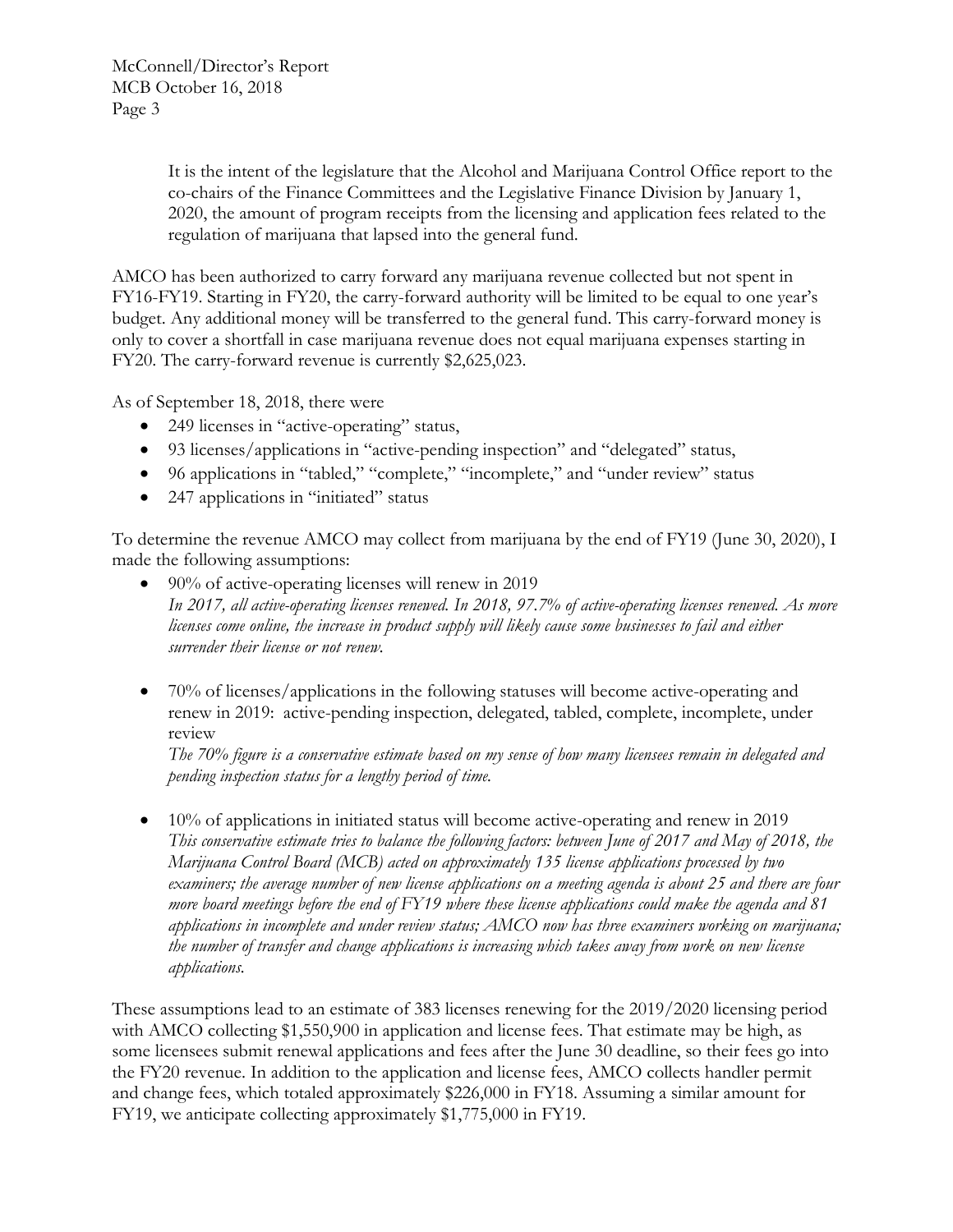If AMCO is to add resources to improve service to licensees, and in order to begin to repay the general fund, the board should consider increasing license fees, as discussed briefly at the August meeting. The board may want to consider only raising the license fee for renewals, so that the fee increase would only be for operating businesses and not for applicants who have not yet started to earn money.

|                       | 10%       | 70%     | 90%       | Estimated                 |
|-----------------------|-----------|---------|-----------|---------------------------|
|                       | Initiated | Pending | Operating | license/application fee   |
|                       |           |         |           | revenue under current fee |
|                       |           |         |           | structure                 |
| Testing               |           | 2       | 2         | 5,200                     |
| Limited Cultivation   |           | 41      | 58        | 139,200                   |
| Standard Cultivation  | O.        | 37      | 83        | 669,000                   |
| Concentrate Manufact. | 2         |         | 5         | 14,700                    |
| Product Manufact.     |           | 15      | 14        | 175,700                   |
| Retail                |           | 34      | 63        | 547,100                   |
| Total                 | 25        | 133     | 225       | 1,550,900                 |

|                       | \$1,000 LF         | \$1,000 LF         | Renewal LF only   | Renewal LF only       |  |
|-----------------------|--------------------|--------------------|-------------------|-----------------------|--|
|                       | $\uparrow$ \$1,500 | $\uparrow$ \$2,000 | $$1,000$ 1\$1,500 | \$1,000 LF $\uparrow$ |  |
|                       | \$5,000 LF         | \$5,000 LF         | \$5,000个\$6,000   | \$2,000 \$5,000 LF    |  |
|                       | $\uparrow$ \$6,000 | $\uparrow$ \$7,000 |                   | $\uparrow$ \$7,000    |  |
| Testing               | 7,200              | 9,200              | \$<br>7,200       | 9,200                 |  |
| Limited Cultivation   | 192,200            | 245,200            | 188,700           | 238,200               |  |
| Standard Cultivation  | 795,000            | 921,000            | 789,000           | 909,000               |  |
| Concentrate Manufact. | 20,200             | 25,700             | 19,200            | 23,700                |  |
| Product Manufact.     | 208,700            | 241,700            | 204,700           | 233,700               |  |
| Retail                | 650,100            | 753,100            | 644,100           | 741,100               |  |
| Total<br>\$1,873,400  |                    | \$2,195,900        | 1,852,900<br>\$   | 2,154,900<br>\$       |  |
| Increase from current | 322,500            | 645,000            | 302,000           | 604,000               |  |

# **2019 MEETING SCHEDULE**

Board meetings in 2019 have been scheduled based on the statutory requirement for applications to be brought to the board within 90 days, and for the board to meet at least once per year in each judicial district.

| Date            | Location                                      |
|-----------------|-----------------------------------------------|
| February 20-22  | Juneau (1 <sup>st</sup> judicial district)    |
| May 1-3         | Anchorage $(3rd)$ judicial district)          |
| July 10-12      | Fairbanks (4 <sup>th</sup> judicial district) |
| September 18-20 | Nome $(2nd$ judicial district)                |
| November 20-22  | Palmer $(3rd$ judicial district)              |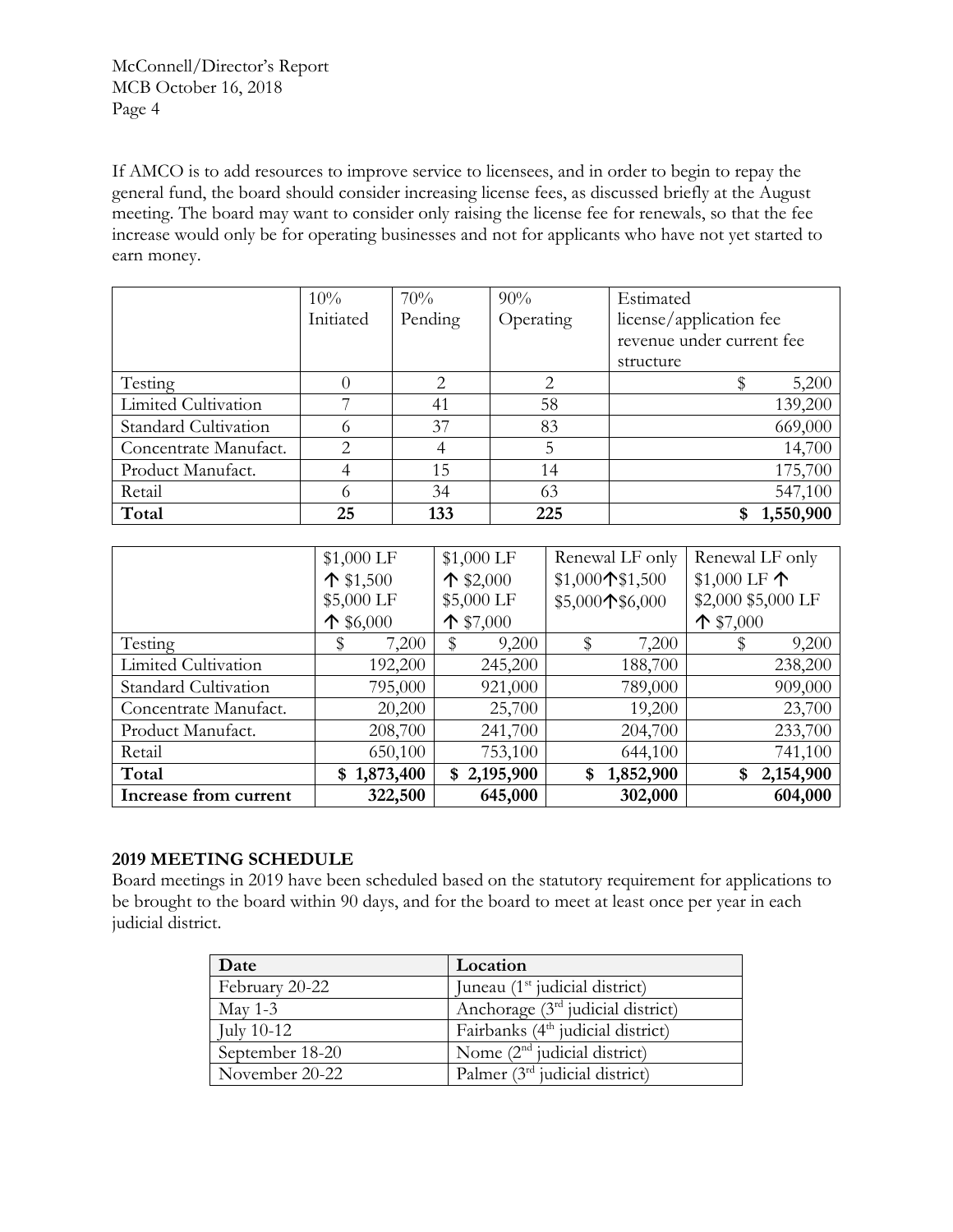McConnell/Director's Report MCB October 16, 2018 Page 5

## **NEXT MEETINGS**

The next regularly scheduled MCB meeting is December 20-21 in Anchorage. Applications must be complete and any other documents for the board must be submitted to our office by November 30, 2018, to be on the December agenda. The board has scheduled an oral public hearing on the onsite consumption draft regulations for December 19, in Anchorage.

# **STATISTICS**

# Retail Sales

| July      | \$11,259,810 |
|-----------|--------------|
| August    | \$13,028,161 |
| September | \$13,333,116 |

Total retail sales in 2018 through 9/30/18: \$89,593,259 Total retail sales from program inception to 9/30/18: \$148,845,316

| Taxes  |                  |             |
|--------|------------------|-------------|
| Month  | $# of$ taxpayers | Taxes paid  |
| June   | 100              | \$1,257,513 |
| July   | 107              | \$1,369,022 |
| August | 111              | \$1,540,427 |

| Total taxes collected in 2018 through $8/31/18$ : | \$9,438,332  |
|---------------------------------------------------|--------------|
| Total taxes from program inception to $8/31/18$ : | \$15,753,105 |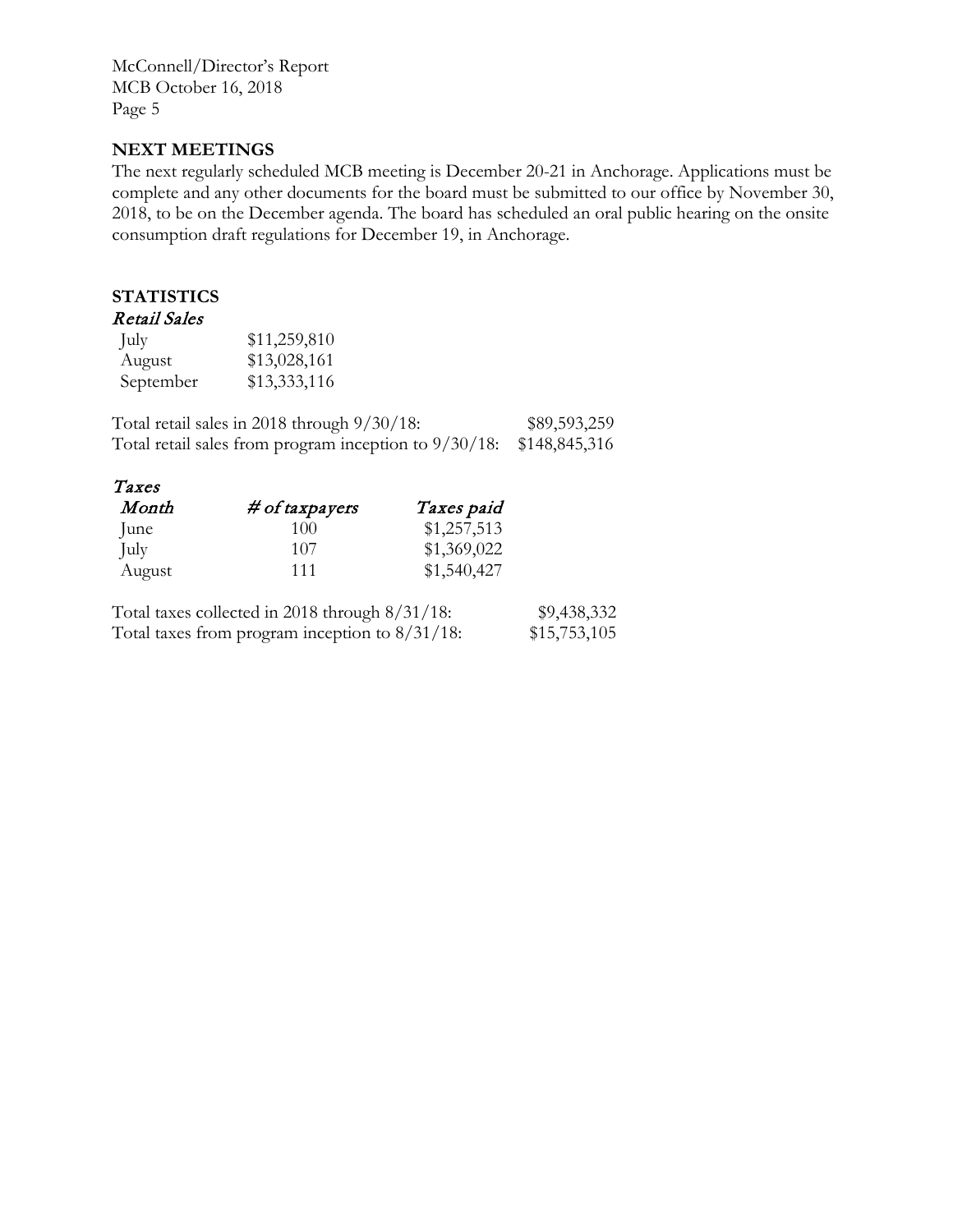## **MCB REGULATIONS PROJECTS**

| <b>DOL Project</b> | <b>Topic</b>                           | <b>Date Opened</b> | <b>FY</b> | <b>Board</b> | <b>Current Status/Notes</b>                     | Date     | <b>Effective</b> |
|--------------------|----------------------------------------|--------------------|-----------|--------------|-------------------------------------------------|----------|------------------|
| <b>Number</b>      |                                        | by MCB             |           | mbr point    |                                                 | Adopted  | Date             |
|                    |                                        |                    |           | person(s)    |                                                 | by MCB   |                  |
| JU2015200669       | <b>Omnibus Regulations</b>             |                    |           |              | Adopted by board; filed with Lt Gov             | 11/20/15 | 2/21/16          |
|                    |                                        |                    |           |              |                                                 | Pg 23    |                  |
| JU2016200436-1     | Conduct of board meetings in alcohol   | $2/11/16$ pg 2     | 16        |              | Adopted by board; filed with Lt Gov             | 7/6/16   | 12/28/16         |
| JU2016200436-2     | [Reserved for anticipated future work] |                    |           |              |                                                 |          |                  |
| JU2015201028       | Onsite consumption                     | 2/11/16            | 16        |              | Board voted not to continue project 2/2/17      | N/A      | N/A              |
| JU2016200617       | Handler permits                        | 4/27/16;           | 17        |              | sent to Lt. Gov 4/20/18                         | 1/25/18  | 5/23/18          |
|                    |                                        | 2/2/17             |           |              |                                                 |          |                  |
| JU2016200611       | Testing                                | 6/9/16 pg 22       | 16        |              | signed by Lt. Gov. 6/5/17                       | 4/5/17   | 7/5/17           |
| JU2016200610       | Advertising requirements               | $6/9/16$ pg 22     | 16        |              | vote to put out for comment failed 7/14/17      | N/A      | N/A              |
|                    | Space planning and layout              |                    | 16        | Schulte      |                                                 |          |                  |
|                    | Labeling and packaging                 |                    | 16        |              | Approved 7/14/17; rescinded 11/28(29?)          | N/A      | N/A              |
| JU2016200612       | Video surveillance (Schulte handout)   | 6/9/16 pg 22       | 16        | Schulte      |                                                 |          |                  |
| JU2016200609       | Participation of outside entities -    | 6/9/16 pg 22       | 16        | Emmett       |                                                 |          |                  |
|                    | residency requirements (BE handout)    |                    |           |              |                                                 |          |                  |
| JU2016200605       | Waste disposal (Springer motion)       | 6/9/16 pg 23       | 16        | Springer     | Combined with waste disposal #2                 | N/A      | N/A              |
| JU2016200613       | Retail store notices                   | 7/8/16 pg 16       | 17        |              | signed by Lt. Gov. 6/22/17                      | 4/5/17   | 7/22/17          |
| JU2016200837       | Requiring fingerprints for new owners  | 9/7/16             | 17        |              | signed by Lt. Gov. 6/19/17                      | 4/5/17   | 7/19/17          |
| JU2016200838       | What happens to existing licenses if   | 9/7/16             | 17        |              | signed by Lt. Gov. 6/27/17                      | 4/5/17   | 7/27/17          |
|                    | local gov opts out by ordinance        |                    |           |              |                                                 |          |                  |
| JU2016200839       | DEC approval before acceptance of      | 9/7/16             | 17        |              | signed by Lt. Gov. 6/27/17                      | 4/5/17   | 7/27/17          |
|                    | license application (food safety       |                    |           |              |                                                 |          |                  |
|                    | permit)                                |                    |           |              |                                                 |          |                  |
|                    | Advertisement; definition of           | 12/7/16            | 17        |              | Board took no action on proposal (2/2/17)       | N/A      | N/A              |
|                    | "advertisement" and "logo"             |                    |           |              |                                                 |          |                  |
| JU2017200165       | Transportation                         | 2/2/17             | 17        |              | signed by Lt. Gov. 9/11/17                      | 7/13/17  | 10/11/17         |
|                    |                                        |                    |           |              |                                                 |          |                  |
| JU2017200542       | Quality control                        | 2/2/17             | 17        |              | Signed by Lt Gov 4/25/18                        | 11/29/17 | 5/25/18          |
|                    |                                        |                    |           |              |                                                 |          |                  |
|                    | Notify AMCO of crime on licensed       | 5/15/17            | 17        | Springer     | Signed by Lt Gov 4/25/18                        | 11/29/17 | 5/25/18          |
|                    | premises                               |                    |           |              |                                                 |          |                  |
| JU2018200397       | Waste disposal #2                      | 2/2/17             | 17        |              | Signed by Lt. Gov 9/20/18                       | 6/15/18  | 10/20/18         |
|                    |                                        |                    |           |              |                                                 |          |                  |
| JU2017200548       | <b>Onsite Consumption</b>              | 3/7/17             | 17        |              | Voted out for public comment on 7/14/17; cmts   |          |                  |
|                    |                                        |                    |           |              | due 10/27/17; on 11/14 agenda; referred to cmte |          |                  |
|                    |                                        |                    |           |              | and postponed to April 2018 mtg 11/15/17; new   |          |                  |
|                    |                                        |                    |           |              | draft 4/4/18 agenda; postponed to June '18;     |          |                  |
|                    |                                        |                    |           |              | postponed to August '18; out for 60 day cmt     |          |                  |
|                    |                                        |                    |           |              | 8/15/18; cmts due 11/1/18                       |          |                  |
| JU2018200370       | Plant count for new cultivators        | 4/5/17             | 17        |              | Signed by Lt. Gov on 9/20/18                    | 6/15/18  | 10/20/18         |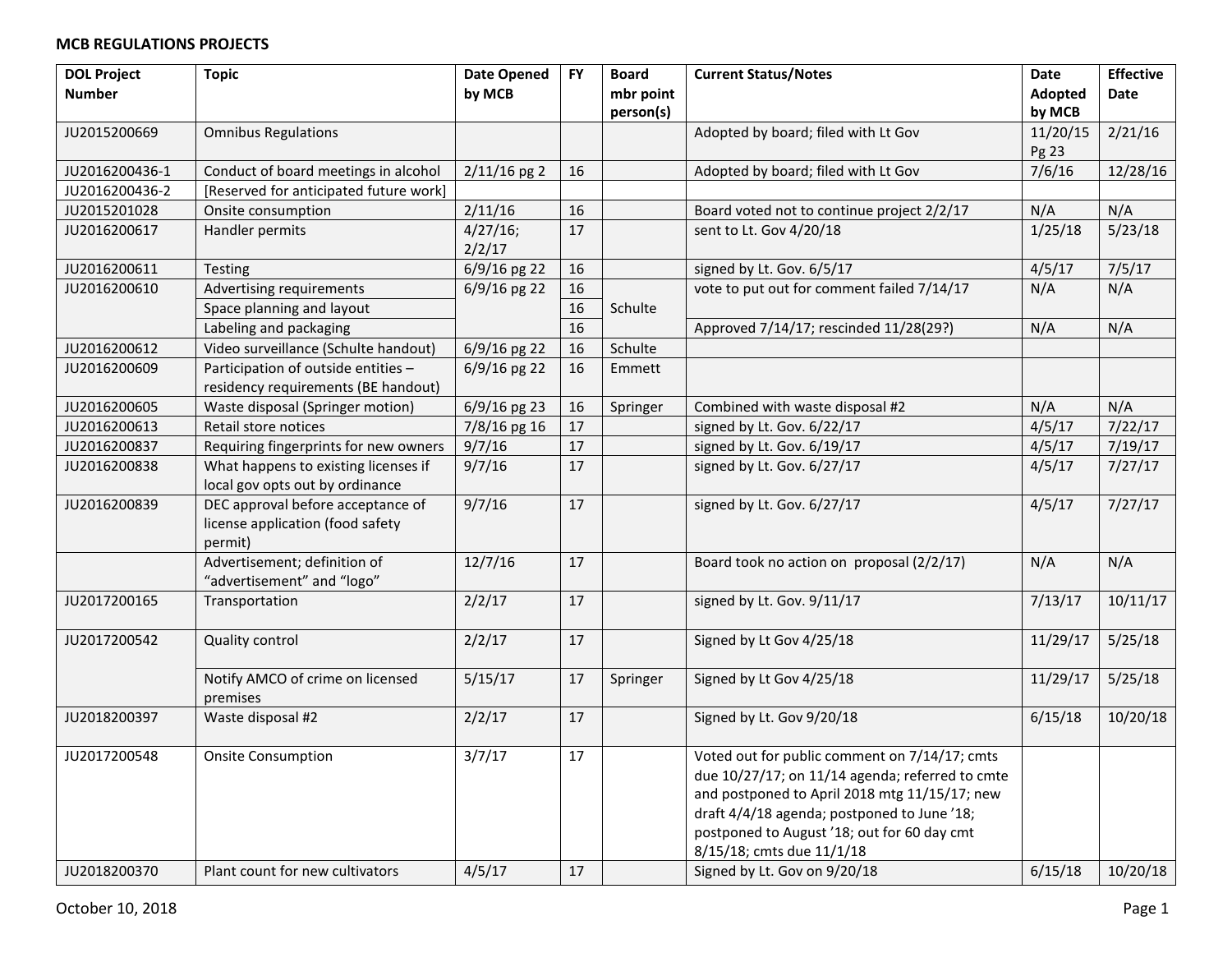# **MCB REGULATIONS PROJECTS**

| <b>DOL Project</b> | <b>Topic</b>                                                                        | <b>Date Opened</b> | <b>FY</b> | <b>Board</b>           | <b>Current Status/Notes</b>                                                                                                                                                                              | <b>Date</b>         | <b>Effective</b> |
|--------------------|-------------------------------------------------------------------------------------|--------------------|-----------|------------------------|----------------------------------------------------------------------------------------------------------------------------------------------------------------------------------------------------------|---------------------|------------------|
| <b>Number</b>      |                                                                                     | by MCB             |           | mbr point<br>person(s) |                                                                                                                                                                                                          | Adopted<br>by MCB   | Date             |
| JU2017200536-1     | Require testing licensee to notify<br>director of significant equipment<br>failure  | 5/15/17            | 17        | Springer               | Signed by Lt. Gov on 7/24/18                                                                                                                                                                             | 11/29/17            | 8/23/18          |
|                    | Separation distance                                                                 | 4/5/17             | 17        | Springer               | Draft on 9/14 agenda; no action                                                                                                                                                                          | N/A                 | N/A              |
| JU2017200477       | Timing of public objections                                                         | 5/15/17            | 17        | Emmett                 | Signed by Lt. Gov on 11/28/17                                                                                                                                                                            | 9/15/17             | 12/28/17         |
|                    | Local government jurisdiction                                                       |                    | 17        |                        |                                                                                                                                                                                                          |                     |                  |
| JU2017200533       | Revise definition of "direct or indirect<br>financial interest" at 3 AAC 306.015(e) | 5/15/17            | 17        | Springer               | Voted out for public comment 7/14/17; posted<br>8/14/17; cmts due 9/29/17; on 11/14 agenda;<br>failed 11/29/17                                                                                           | N/A                 | N/A              |
|                    | "Advertisement" and "promotional<br>activities"                                     |                    | 17        | Mlynarik;<br>Miller    | Signed by Lt. Gov 9/17/18                                                                                                                                                                                | 6/15/18             | 10/17/18         |
| JU2017200827       | Allow licensees to participate in trade<br>shows                                    | 5/15/17            | 17        | Emmett                 | Signed by Lt. Gov 7/12/18                                                                                                                                                                                | 1/25/18<br>& 5/7/18 | 8/11/18          |
|                    | Require corporation bylaws                                                          | 9/14/17            | 18        | Jones                  | Signed by Lt. Gov 7/12/18                                                                                                                                                                                | 1/25/18             | 8/11/18          |
|                    | Multiple businesses on a lease                                                      |                    | 18        |                        |                                                                                                                                                                                                          | 1/25/18             | 8/11/18          |
|                    | Removal of affiliates                                                               |                    | 18        |                        |                                                                                                                                                                                                          | 1/25/18             | 8/11/18          |
|                    | Charging for multiple inspections                                                   | 9/14/17            | 18        |                        | Signed by Lt. Gov 7/12/18                                                                                                                                                                                | 1/25/18             | 8/11/18          |
|                    | Local gov approval of odor emissions                                                | 9/14/17            | 18        | Springer               | Signed by Lt. Gov 7/12/18                                                                                                                                                                                | 1/25/18             | 8/11/18          |
| JU2018200331.003   | Revise definition of "recreation or<br>youth center"                                | 5/15/17            | 17        | Miller                 | Draft on 7/12 agenda; sent back to drawing<br>board; new draft on 4/4/18 agenda; voted out for<br>public comment 4/6/18; posted 4/19; cmts due<br>6/1; tabled to August; adoption vote failed<br>8/15/18 | N/A                 | N/A              |
| JU2018200331.002   | Extend video storage retention time                                                 | 11/14/17           | 18        | Springer               | Draft on 4/3/18 agenda; voted out for public<br>comment 4/6/18; posted 4/19; cmts due 6/1;<br>amended and put out for comment 6/15/18; cmts<br>due 9/7/18; on 10/16 agenda                               |                     |                  |
| JU2018200331.001   | Date of issuance of handler permits                                                 | 1/25/18            | 18        | Jones                  | Signed by Lt Gov 8/8/18                                                                                                                                                                                  | 6/15/18             | 9/7/18           |
| JU2017200829       | Definition of resident                                                              | 9/14/17            | 18        |                        | Draft on 11/14 agenda; voted out for public<br>comment 11/29/17 comment period closed<br>1/3/18; approved 1/25/18; rescinded 5/7/18                                                                      | N/A                 | N/A              |
|                    | Financial background investigations                                                 | 9/14/17            | 18        | Jones                  | Draft on 11/14 agenda; voted out for public<br>comment 11/29/17 comment period closed<br>1/3/18; sent to cmte 1/25/18                                                                                    |                     |                  |
|                    | Random sampling                                                                     | 2/2/17             | 17        |                        | Draft on 11/14 agenda; referred to testing cmte<br>11/29/17                                                                                                                                              |                     |                  |